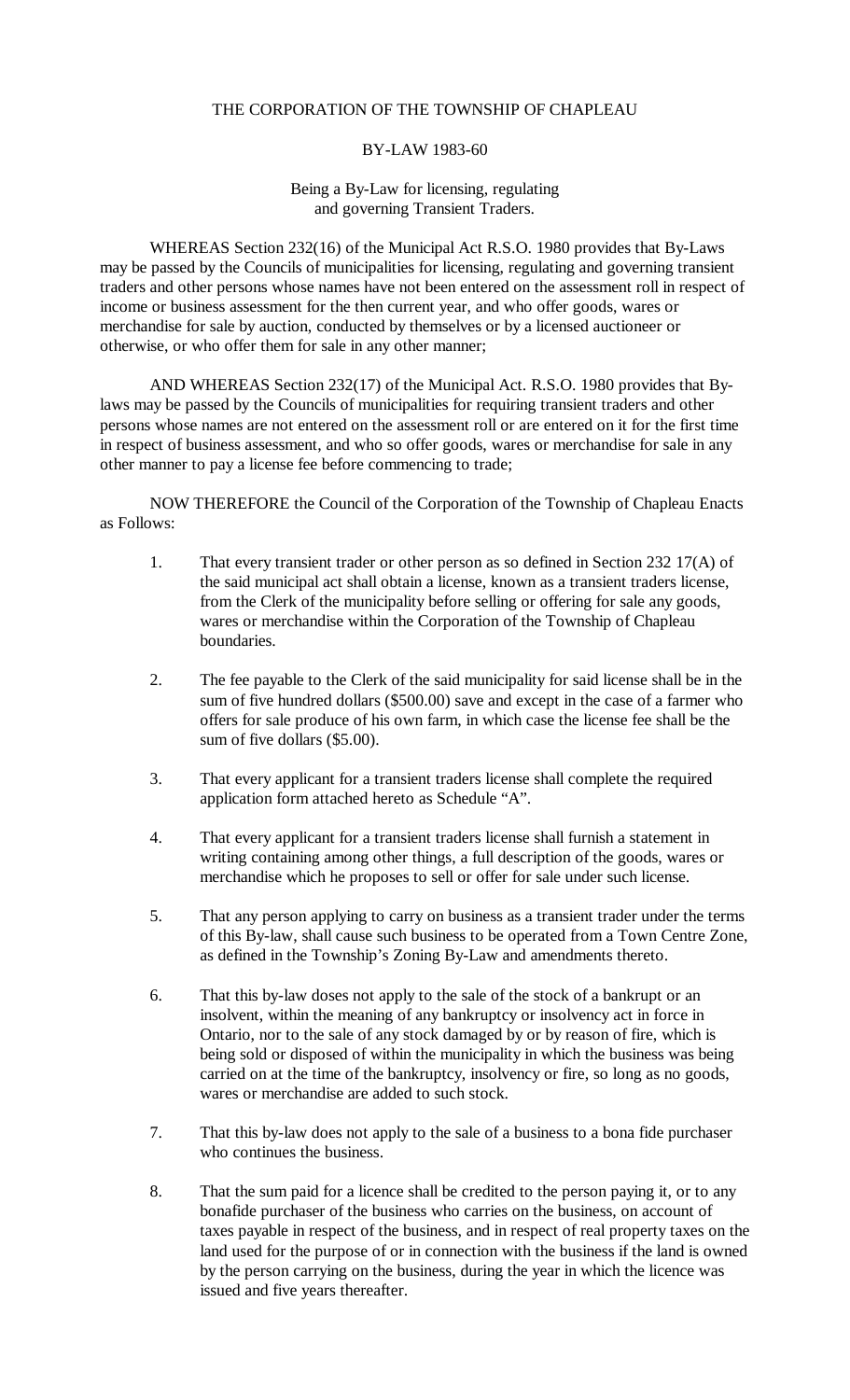By-Law 83-60 Page 2

- 9. That, licenses issued pursuant to this by-law shall be for the current year of issue and shall expire ninety (90) days after the date of issuance thereof. All subsequent sales within the 90 day license period shall constitute the completion of the application for transient traders license.
- 10. That every transient shall cause his license to be prominently and permanently displayed in his place of business during the full term in which he is carrying on business as a transient trader and in default thereof shall incur a penalty of not less than \$10.00 or more than \$200.00, the said penalty shall be recoverable under the Provincial Offenses Act.
- 11. That every transient trader who carries on business without a license shall be guilty of an offense and shall incur a penalty equal to the license fee which he would have paid and in addition thereto the sum of not less than ten (\$10.00) and not more than two hundred (\$200.00) the said penalty shall be recoverable under the Provincial Offenses Act.
- 12. That this by-law shall come into force and take effect on the date it receives the approval of the Ministry of Municipal Affairs and Housing.
- 13. That by-law 81-1 is hereby repealed in its entirety.

Read a first time this 14<sup>th</sup> day of November 1983.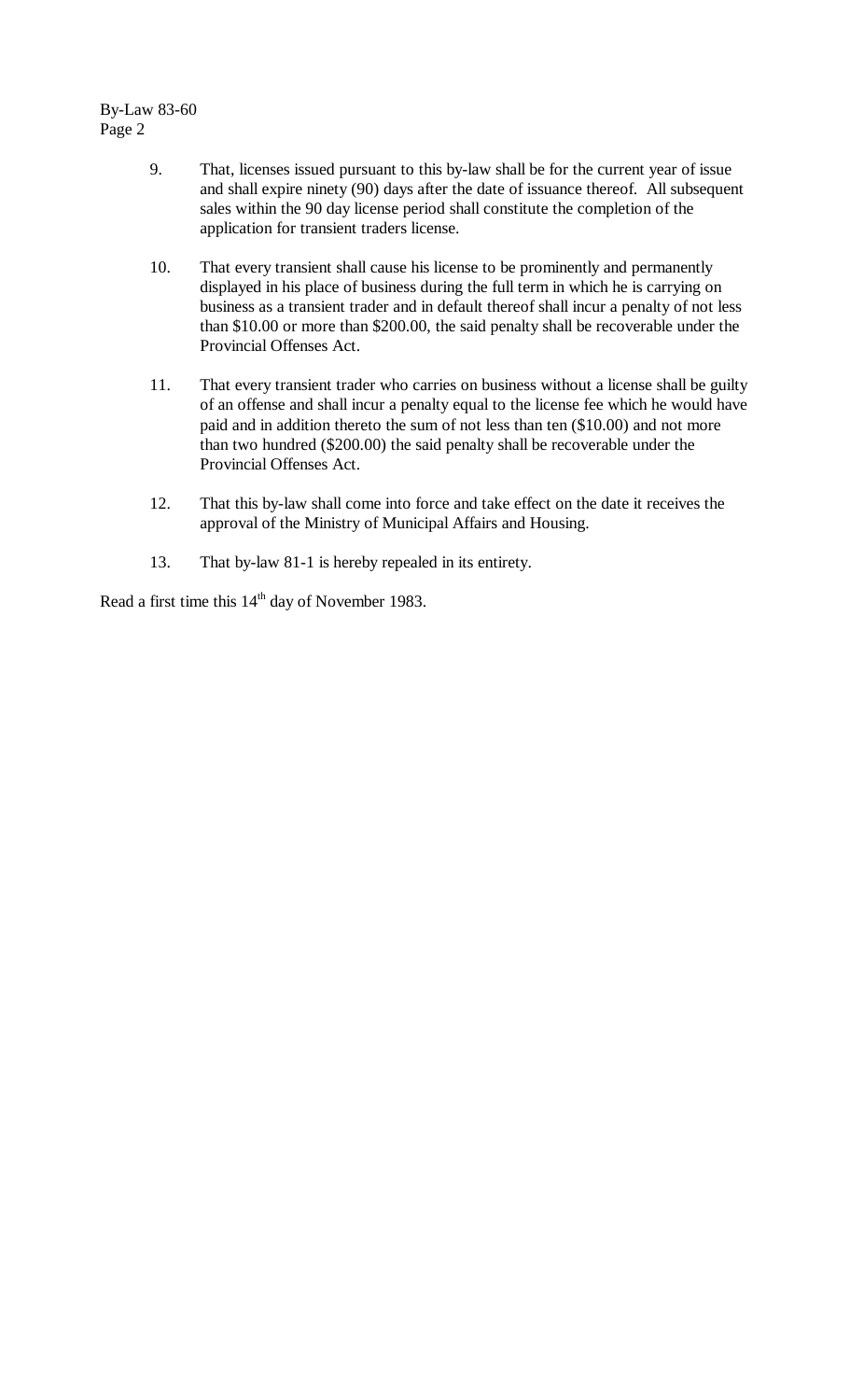#### **SCHEDULE A TO BY-LAW 83-60**

(OFFICE USE ONLY) LICENSE FEE \$ \_\_\_\_\_\_\_\_\_\_\_\_\_\_\_\_

| <b>RECEIPT NO.</b> |  |
|--------------------|--|
|                    |  |

DATE OF PAYMENT

LICENSE NO. \_\_\_\_\_\_\_\_\_\_\_\_\_\_\_\_\_\_\_\_

DATE OF ISSUE: \_\_\_\_\_\_\_\_\_\_\_\_\_\_\_\_\_\_

## THE CORPORATION OF THE TOWNSHIP OF CHAPLEAU APPLICATION FOR **TRANSIENT TRADERS LICENSE**

TELEPHONE NO. \_\_\_\_\_\_\_\_\_\_\_\_\_\_\_\_\_\_\_ BUSINESS ADDRESS \_\_\_\_\_\_\_\_\_\_\_\_\_\_\_\_\_\_\_\_

\_\_\_\_\_\_\_ MAILING ADDRESS \_\_\_\_\_\_\_\_\_\_\_\_\_\_\_\_\_\_\_\_\_\_\_\_\_\_\_\_\_\_\_\_\_\_\_\_\_\_\_\_\_\_\_\_\_\_\_\_\_

THE \_\_\_\_\_\_\_\_\_\_\_\_\_\_\_\_\_\_\_\_\_\_\_\_\_\_\_\_\_\_\_\_\_\_\_\_\_\_\_\_\_\_\_\_\_\_\_\_\_\_\_\_\_\_\_\_\_\_\_\_\_\_\_\_\_\_\_\_\_\_\_

LIMITED HEREBY MAKES APPLICATION FOR A TRANSIENT TRADERS LICENSE

\_\_\_\_\_\_\_\_\_\_\_\_\_\_\_\_\_\_\_\_\_\_\_\_\_\_\_\_\_\_\_\_\_\_\_\_\_\_\_\_\_\_\_\_\_\_\_\_\_\_\_\_\_\_\_\_\_\_\_\_\_\_\_\_\_\_\_\_\_\_\_\_\_\_\_\_

IN RESPECT TO THE ABOVE MENTIONED PREMISES.

- 1. AS PART OF THIS APPLICATION I HEREBY CERTIFY THAT I, \_\_\_\_\_\_\_\_\_\_\_\_\_\_\_\_\_\_\_\_\_\_ OF NO. \_\_\_\_\_\_\_\_\_\_\_ STREET AM THE OF THE ABOVE MENTIONED COMPANY AND AS SUCH HAVE KNOWLEDGE OF THE FACTS HEREIN STATED.
- 2. ITS HEAD OFFICE IS AT THE \_\_\_\_\_\_\_\_\_\_\_\_ OF \_\_\_\_\_\_\_\_\_\_\_\_\_\_\_\_\_\_\_\_
- 3. I AM THE SOLE/PART OWNER OF THE BUSINESS. THE UNDERMENTIONED PERSONS ARE PARTNERS WITH ME;

\_\_\_\_\_\_\_\_\_\_\_\_\_\_\_\_\_\_\_\_\_\_\_\_\_\_\_\_\_\_\_\_\_\_\_\_\_\_\_\_\_\_\_\_\_\_\_\_\_\_\_\_\_\_\_\_\_\_\_\_\_\_\_\_\_\_\_\_\_\_

\_\_\_\_\_\_\_\_\_\_\_\_\_\_\_\_\_\_\_\_\_\_\_\_\_\_\_\_\_\_\_\_\_\_\_\_\_\_\_\_\_\_\_\_\_\_\_\_\_\_\_\_\_\_\_\_\_\_\_\_\_\_\_\_\_\_\_\_\_\_\_ \_\_\_\_\_\_\_\_\_\_\_\_\_\_\_\_\_\_\_\_\_\_\_\_\_\_\_\_\_\_\_\_\_\_\_\_\_\_\_\_\_\_\_\_\_\_\_\_\_\_\_\_\_\_\_\_\_\_\_\_\_\_\_\_\_\_\_\_\_\_\_

NAME ADDRESS PLACE AND DATE OF

BIRCH

4. I PROPOSE TO CARRY ON BUSINESS FROM THE PROPERTY MUNICIPALITY KNOWN AS: STREET NO. \_\_\_\_\_\_\_\_\_\_\_\_\_\_\_\_\_\_\_\_\_\_\_ ZONED AS \_\_\_\_\_\_\_\_\_\_\_\_\_\_\_\_\_\_\_\_\_\_\_